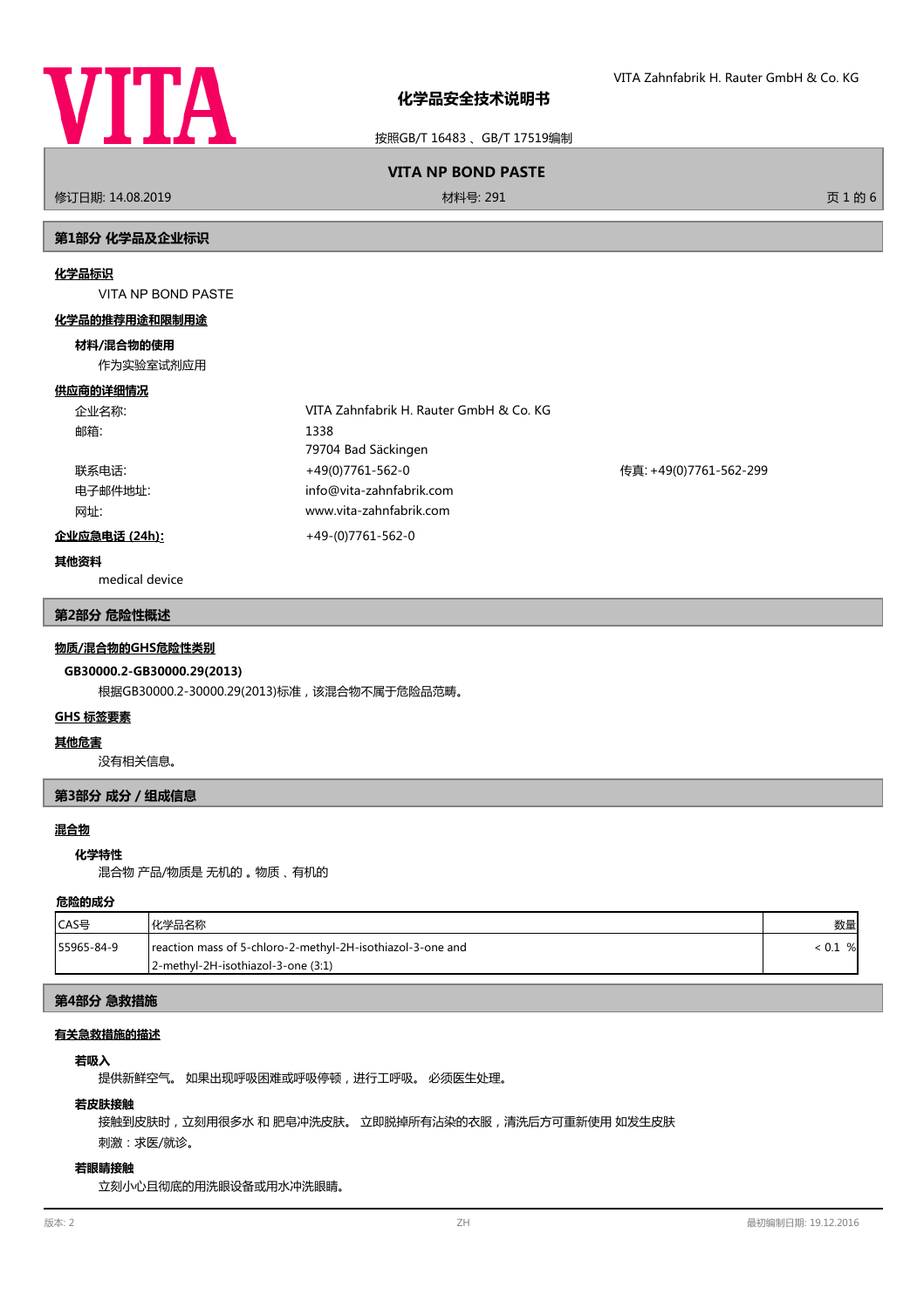#### 修订日期: 14.08.2019 材料号: 291 页 2 的 6

## **若食入**

立刻漱口,然后喝大量的水。

## **最重要的症状和健康影响**

没有相关信息。

# **对医生的特别提示**

症状处理。

#### **第5部分 消防措施**

#### **灭火介质**

**适合的灭火剂**

依照周边环境决定防火措施。

# **特别危险性**

不易燃 。

### **消防人员的特殊保护设备和防范措施**

火灾时: 使用不受周围空气影响的呼吸防护器。

## **其他资料**

分开收集受污染的灭火水。切勿使其流入排水管道或地表水域。

#### **第6部分 泄漏应急处理**

#### **作业人员防护措施、防护装备和应急处置程序**

使用个人防护装备

#### **环境保护措施**

勿使之进入地下水或水域。

# **泄漏化学品的收容、清除方法及所使用的处置材料**

用会吸收液体的材料(沙、硅藻土、酸粘合剂、通用粘合剂)吸取。 取出的材料根据清除那一章处理。

## **参照其他章节**

安全处理: 见 段 7 个人防护装备: 见 段 8 垃圾处理: 见 段 13

## **第7部分 操作处置与储存**

#### **操作注意事项**

**关于安全操作的提示**

不需要特别的预防措施。

# **关于防火、防爆的提示**

不需要特别的防火措施。

**安全储存的条件,包括任何不兼容性**

容器密封好。 **对存放空间和容器的要求**

## **共同存放的提示**

不需要特别的预防措施。

**第8部分 接触控制和个体防护**

# **控制参数**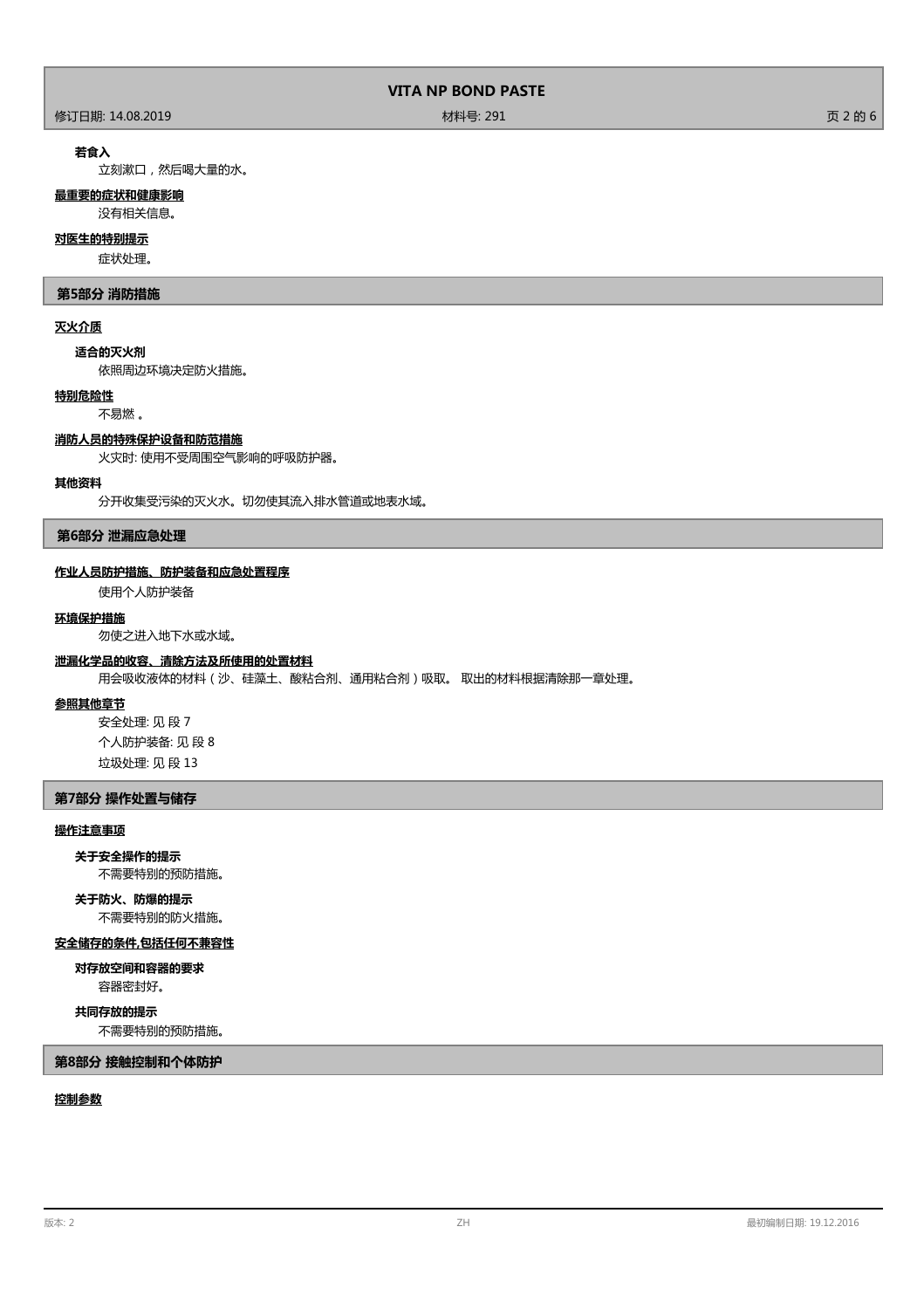# **VITA NP BOND PASTE**

修订日期: 14.08.2019 材料号: 291 页 3 的 6

#### **职业接触限值**

| 化学文摘号      | 组分名称                                                  | ppm | mq/m3 | $f$ /mll | 类型     | 标准来源                   |
|------------|-------------------------------------------------------|-----|-------|----------|--------|------------------------|
| 13463-67-7 | 二氧化钛粉尘 ( 总尘 ) ; Titanium dioxide<br>dust (total dust) |     |       |          | PC-TWA | <b>GBZ</b><br>2.1-2007 |

# **工程控制方法**



# **保护和卫生措施**

脱掉沾染的衣服。 休息前和工作结束时请洗手。 在工作场所不饮食、不抽烟、不擤鼻涕。

#### **眼部/面部防护**

戴防护眼罩/戴防护面具。

## **手部防护**

处理化学工作材料时,只能戴带有CE认证标记含四位数检验号码的化学防护手套。 挑选抗化学药品的防护手套 时,必须视工作场所特性而定的危险物质浓度和数量而定。 最好向手套制造厂家询问清楚以上所提特殊用途的 手套之化学药品抵抗性。 推荐的手套品牌 KCL Dermatril P NBR (聚腈橡胶)

## **皮肤和身体防护**

防护服的使用。

### **呼吸防护**

在通风不足的情况下 戴呼吸防护装置。 开窗户,以便确保空气自然流通。

## **第9部分 理化特性**

## **基本物理和化学性质信息**

| 聚合状态:         |    |                      |
|---------------|----|----------------------|
| 颜色:           | 黄色 |                      |
| 气味:           | 无味 |                      |
| pH值:          |    | 没有界定                 |
| 物理状态变化        |    |                      |
| 熔点:           |    | 没有界定                 |
| 沸点/沸腾范围:      |    | ?                    |
| 闪点:           |    | $\overline{\cdot}$   |
| 易燃性           |    |                      |
| 固体:           |    | 不适用                  |
| 气体:           |    | 不适用                  |
| 爆炸性特性         |    |                      |
| 本产品不: 有爆炸危险的。 |    |                      |
| 爆炸下限:         |    | 没有界定                 |
| 爆炸上限:         |    | 没有界定                 |
| 自燃温度          |    |                      |
| 固体:           |    | 不适用                  |
| 气体:           |    | 不适用                  |
| 分解温度:         |    | 没有界定                 |
| 助燃特性          |    |                      |
| 不助燃。          |    |                      |
| 蒸汽压力:         |    | $\epsilon$ =1100 hPa |
| (在 50 °C)     |    |                      |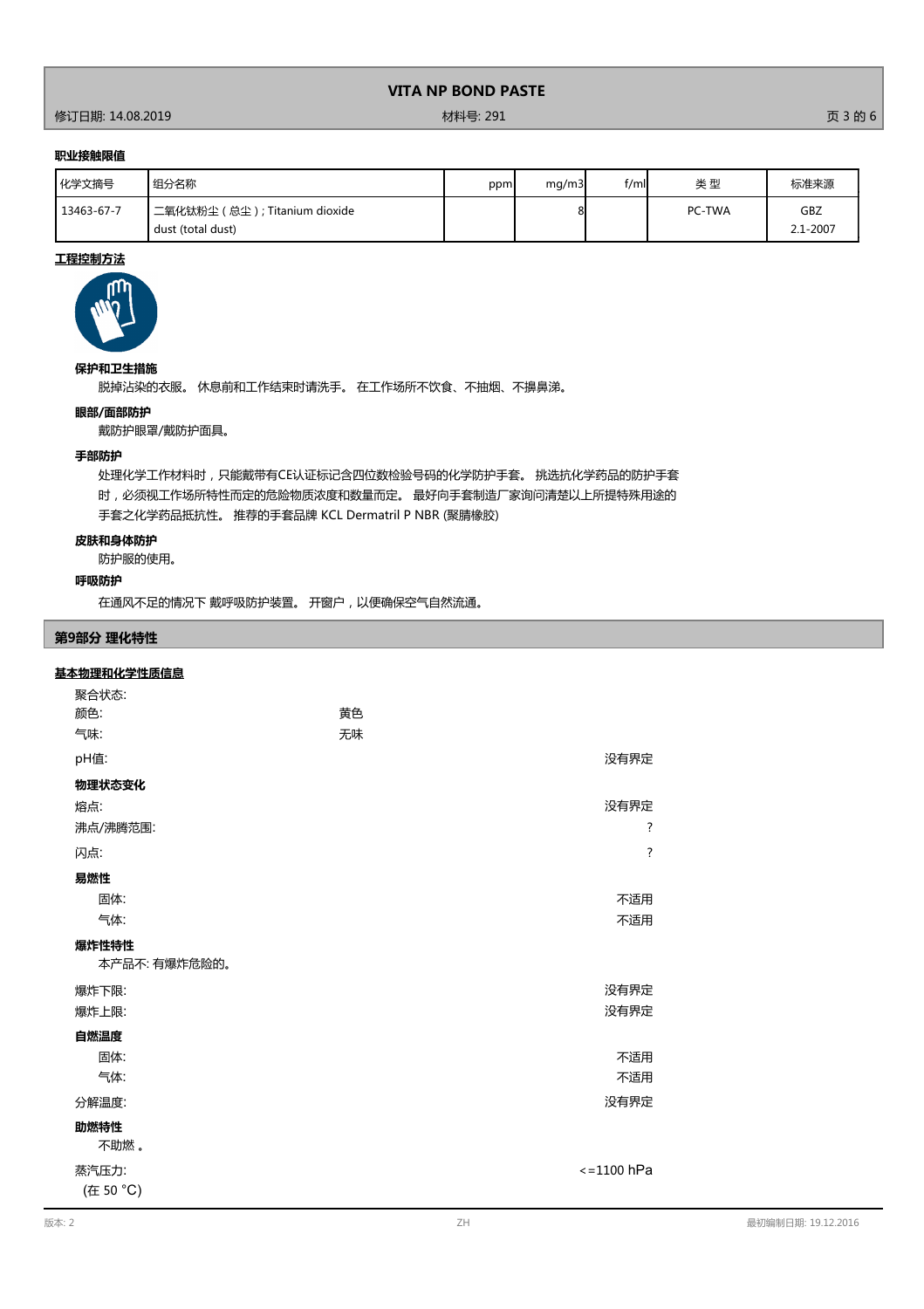| <b>VITA NP BOND PASTE</b> |          |         |  |
|---------------------------|----------|---------|--|
| 修订日期: 14.08.2019          | 材料号: 291 | 页 4 的 6 |  |
| 相对密度:                     | 没有界定     |         |  |
| 水溶性:                      | 不        |         |  |
| 在其它溶剂中的溶解度<br>没有界定        |          |         |  |
| 辛醇/水分配系数:                 | 没有界定     |         |  |
| 相对蒸气密度:                   | 没有界定     |         |  |
| 蒸发速率:                     | 没有界定     |         |  |
| 其他资料或数据                   |          |         |  |
| 固体:                       | 66,6%    |         |  |

# **第10部分 稳定性和反应性**

## **反应性**

当按规定处理和存储时无有害反应。

# **稳定性**

该产品在正常室温存储时是稳定。

# **危险反应**

无已知的危险反应。

# **避免接触的条件**

没有/没有

# 没有相关信息。

**禁配物**

## **危险的分解产物**

无已知的危险分解产物。

## **第11部分 毒理学信息**

# **急性毒性**

# **急性毒性**

现有数据不符合分类标准。

| CAS号       | 化学品名称                                                                                         |                                   |    |    |    |
|------------|-----------------------------------------------------------------------------------------------|-----------------------------------|----|----|----|
|            | 曝光途径                                                                                          | 剂量                                | 种类 | 来源 | 方法 |
| 55965-84-9 | reaction mass of 5-chloro-2-methyl-2H-isothiazol-3-one and 2-methyl-2H-isothiazol-3-one (3:1) |                                   |    |    |    |
|            | 口服                                                                                            | 急性毒性估计值<br>100<br>mg/kg           |    |    |    |
|            | 皮肤吸收                                                                                          | 急性毒性估计值<br>50<br>mg/kg            |    |    |    |
|            | 吸入 蒸汽                                                                                         | 0, 5<br>急性毒性估计值<br>mg/l           |    |    |    |
|            | 吸入 气溶胶                                                                                        | 急性毒性估计值<br>0,05<br>$\lfloor$ mg/l |    |    |    |

#### **刺激和腐蚀**

现有数据不符合分类标准。

## **呼吸或皮肤过敏**

现有数据不符合分类标准。

## **致癌性、生殖细胞突变性、生殖毒性**

现有数据不符合分类标准。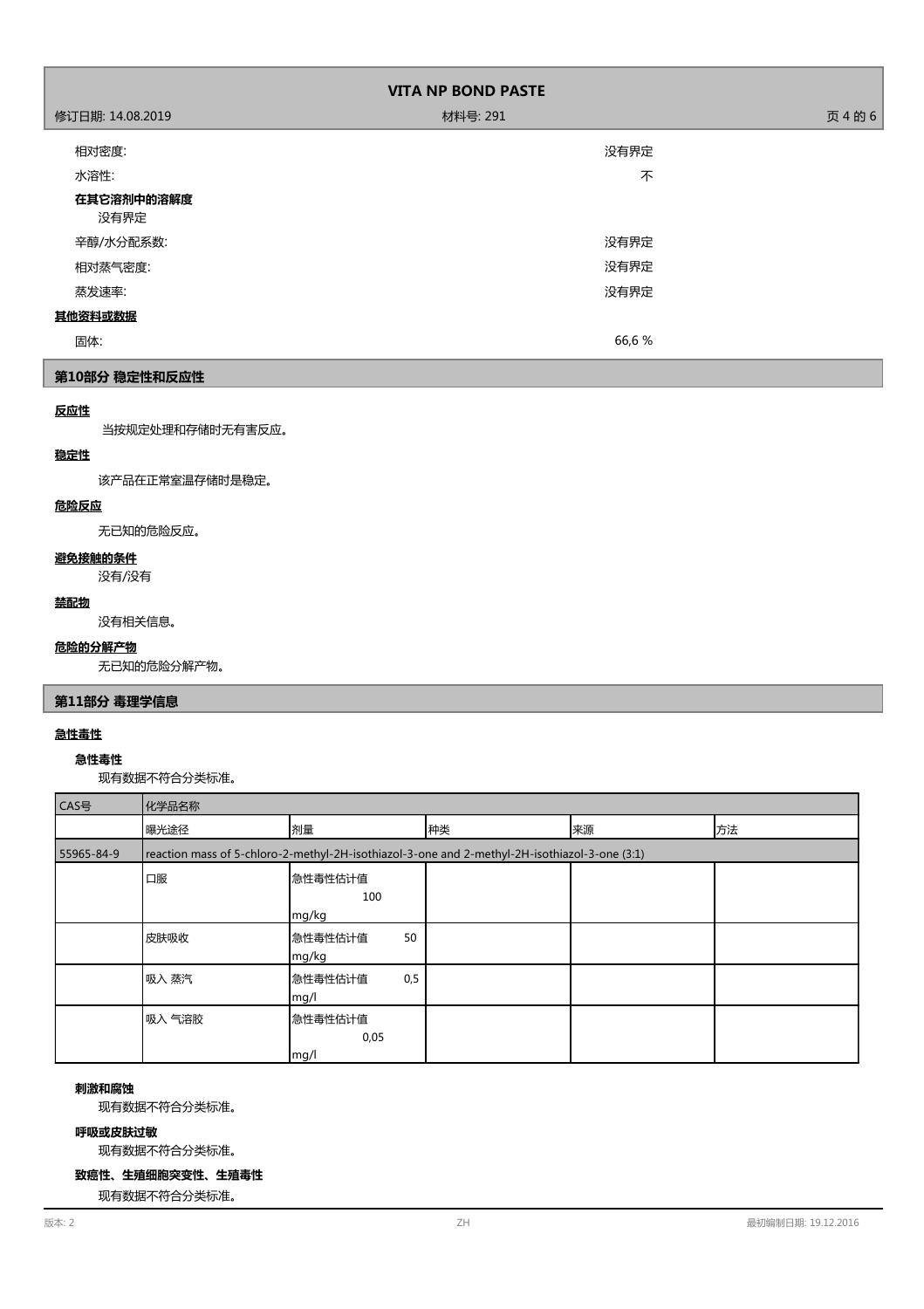修订日期: 14.08.2019 材料号: 291 页 5 的 6

# **特异性靶器官系统毒性 一次接触**

现有数据不符合分类标准。

#### **特异性靶器官系统毒性 反复接触**

现有数据不符合分类标准。

#### **肺内吸入异物的危险**

现有数据不符合分类标准。

#### **测试的补充说明**

根据(EC)第1272/2008号条例[化学品分类及标记全球协调制度],该混合物不属于危险品范畴。

#### **第12部分 生态学信息**

#### **生态毒性**

本产品不: 生态毒性。

# **持久性和降解性**

本产品未经检验。

#### **生物富集或生物积累性**

本产品未经检验。

#### **土壤中的迁移性**

本产品未经检验。

#### **其他有害作用**

没有相关信息。

#### **其他资料**

避免释放到环境中。

## **第13部分 废弃处置**

## **废弃物处置方法**

#### **建议**

勿使之进入地下水或水域。 根据官署的规定处理废物。

## **受污染的容器和包装的处置方法**

用很多水清洗。 完全清空的包装材料可以回收再利用。

# **第14部分 运输信息**

## **海运 (IMDG)**

| <u>UN号:</u>           | 根据运输法规,未被分类为危险品。 |
|-----------------------|------------------|
| 联合国运输名称:              | 根据运输法规,未被分类为危险品。 |
| 联合国危险性分类:             | 根据运输法规,未被分类为危险品。 |
| 包装类别:                 | 根据运输法规,未被分类为危险品。 |
| 空运 (ICAO-TI/IATA-DGR) |                  |
| <u>UN号:</u>           | 根据运输法规,未被分类为危险品。 |
| 联合国运输名称:              | 根据运输法规,未被分类为危险品。 |
| 联合国危险性分类:             | 根据运输法规,未被分类为危险品。 |
| 包装类别:                 | 根据运输法规,未被分类为危险品。 |
| 对环境的危害                |                  |
| 对环境有害的物质:             | 不                |
| 使用者特殊预防措施             |                  |
| 没有相关信息。               |                  |

**大宗货物运输根据 MARPOL-公约 73/78 附录 II 和 IBC-Code**

## 不适用